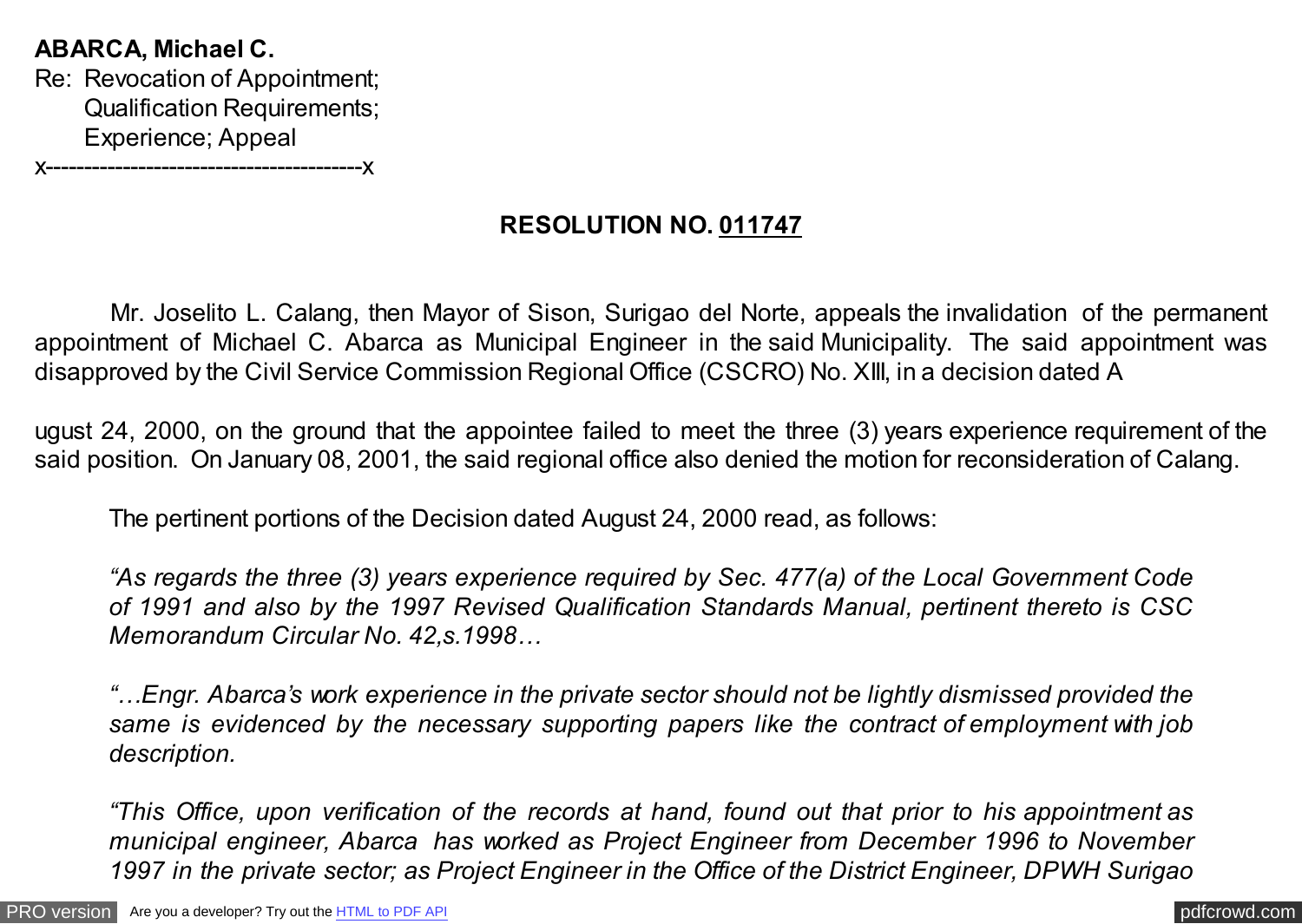*del Norte, 1st Engineering District from December 1, 1997 to November 30, 1998; and as Engineering Aide under casual Status from January 4, 1999 up to Dec. 31, 1999.*

*"It should be noted that … Abarca's appointment as Engineering Aide is not considered relevant to his present appointment since his experience in the former was gained from a first level position while the position of Municipal Engineer belongs to the second level.*

## *"x x x*

*"It is evident that the Engineering Aide position does not require any eligibility … so that even a non-engineer may be appointed to this position. Stated otherwise, the Engineering Aide position is not an exercise of a profession which this office can consider as relevant experience that will qualify Abarca to successfully perform the duties and responsibilities of the Municipal Engineer.*

*". . . Hence, even if we assume that Abarca was actually performing the duties and responsibilities of a municipal engineer while appointed as Engineering Aide under casual status, the experience he may have gained therefrom shall not be considered relevant to the position of Municipal Engineer.*

*"Thus, Engr. Abarca does not meet the three (3) year experience requirement in order to be extended a valid appointment for the position of Municipal Engineer under permanent status.*

*"WHEREFORE, premises considered, the action of the HCSFO-Surigao del Norte approving the subject appointment is SET ASIDE and REVERSED. Accordingly, the permanent appointment of Engr. Michael C. Abarca as Municipal Engineer of Sison, Surigao del Norte is hereby REVOKED, without prejudice to his appointment to said position under temporary status provided that the CSFO of Surigao del Norte can certify that there is no qualified eligible for the said position, subject to the discretion of the appointing authority. The HCSFO of Surigao del Norte is directed to take appropriate action and report the implementation of this order within five (5) days upon receipt hereof."*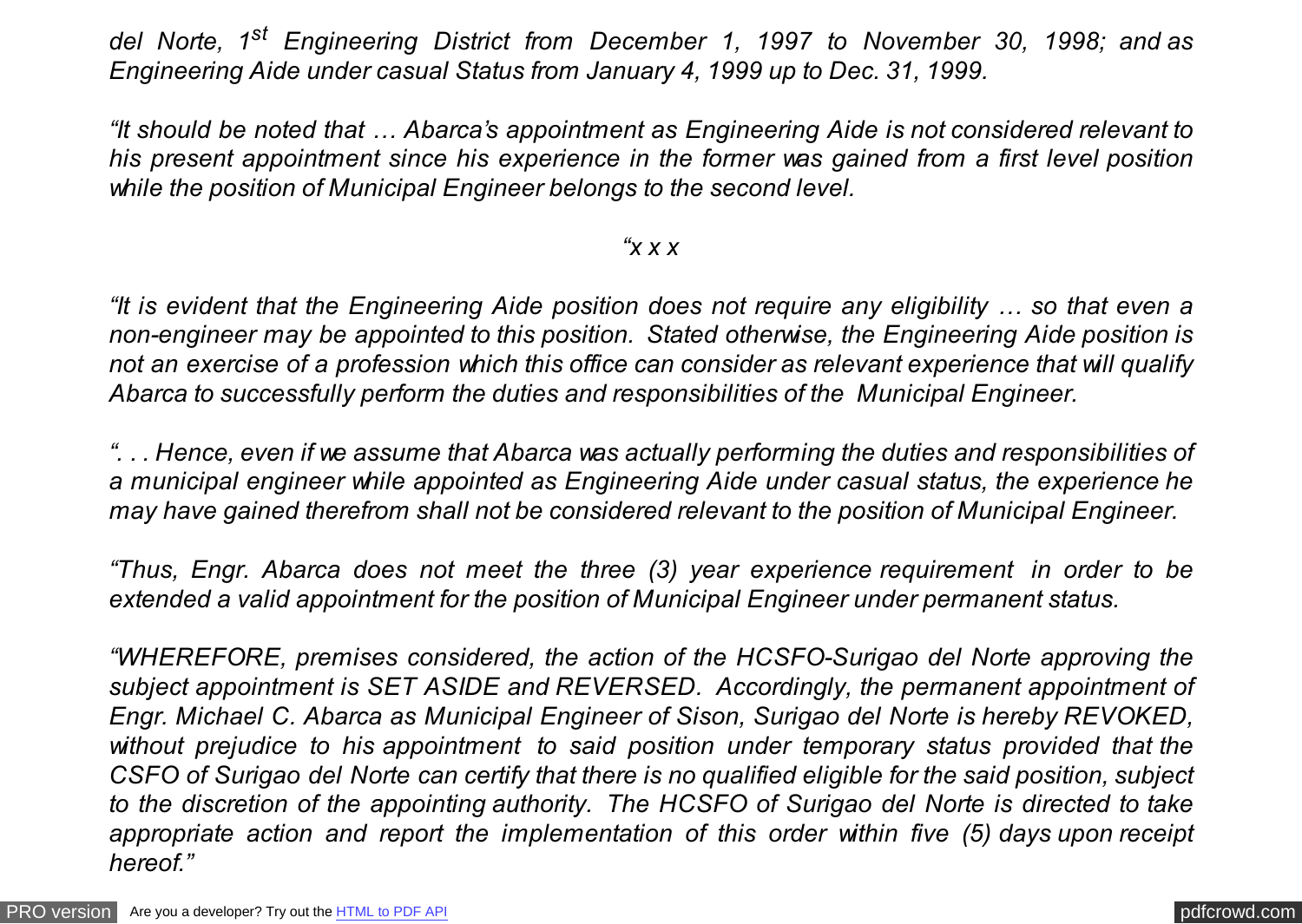On the other hand, the Decision dated January 8, 2001 reads, in part, as follows:

 *"Mayor Joselito L. Calang . . . seeks reconsideration of the Order of this Office dated August 24, 2000 revoking the permanent appointment of Engr. Michael C. Abarca as Municipal Engineer . . . for failure to meet the three-year experience requirement.*

## " $X$  $X$ "

 *"Mayor Calang represented that while Abarca held a casual (non-career service) status of appointment at that time and was designated as engineering aide, he was actually performing the functions and duties of a Municipal Engineer – Designate. Thus, Abarca's actual services as Municipal Engineer should have been taken in his favor and the Commission should have interpreted it as having complied with the three-year requirement provided for in the Local Government Code without resorting to strict technicality under the Memorandum Circular.*

 *"The contention of Mayor Calang is not tenable.*

 *"The determinative issues present in the instant case are : (1) whether or not Section 14 of CSC Memorandum Circular No. 40, s. 1998 is in conflict with the Local Government Code. (2) whether or not the services rendered by Abarca from January 4, 1999 to December 31, 1999 may be considered as 'experience in the practice of profession.'*

 *"With respect to the first issue, the movant erroneously mixed up the interpretation of the abovementioned law and the rules and regulations pertaining to prohibitions on appointment.*

*"x x x*

[PRO version](http://pdfcrowd.com/customize/) Are you a developer? Try out the **HTML to PDF API [pdfcrowd.com](http://pdfcrowd.com)** *the memorandum circular should not be taken as inconsistent with the Local*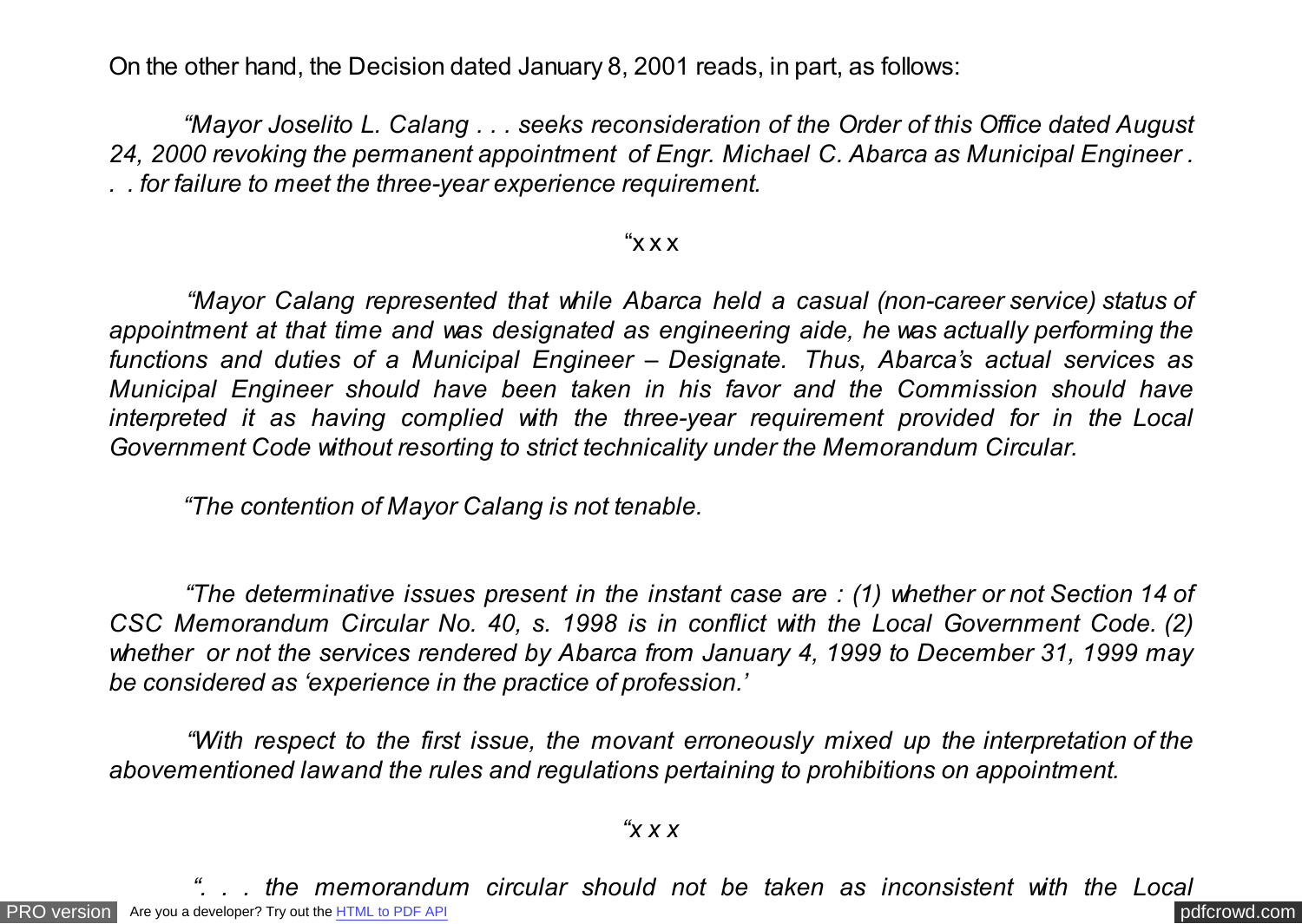*Government Code. Instead, the memorandum circular should be read together with the Code, the former being the governing rules and regulations relative to appointments in the local government units as expressly provided in the above-mentioned provision of the code and its implementing rules. This interpretation is in accordance with the principle in statutory construction that 'the best interpretation is that which makes laws consistent with other laws . . ."*

 *"As regards to the second issue, the Office is resolute on its stand that the experience earned by Abarca from January 4, 1999 to December 31, 1999 could not be taken as a practice of profession in view of its violation not only to Section 14 of the Memorandum Circular but also Section 15 of the same Circular.*

 *"As noted in the records, Abarca was designated as engineering aide. In fact, his performance appraisal reports for two rating periods would show that he was an engineering-aide designate and performed the functions appurtenant thereto contrary to the arguments of herein movant that Abarca was actually rendering professional service to the local government of Sison. Besides, if it were true that he was actually designated to perform the functions and duties of a Municipal Engineer, then such designation would again violate Section 15 of CSC Memorandum Circular No. 40, s.1998. . .*

 *"Such transgression would in effect render the services of Abarca void and should not be taken as a practice of profession.*

### *"x x x*

 *"In all instances, the legal basis of performing the duties of an office in the career service is a valid appointment thereto which is clearly a non-career employee does not have, like in the case of Abarca.*

 *"WHEREFORE, the motion for reconsideration is hereby DENIED for reasons aforecited.*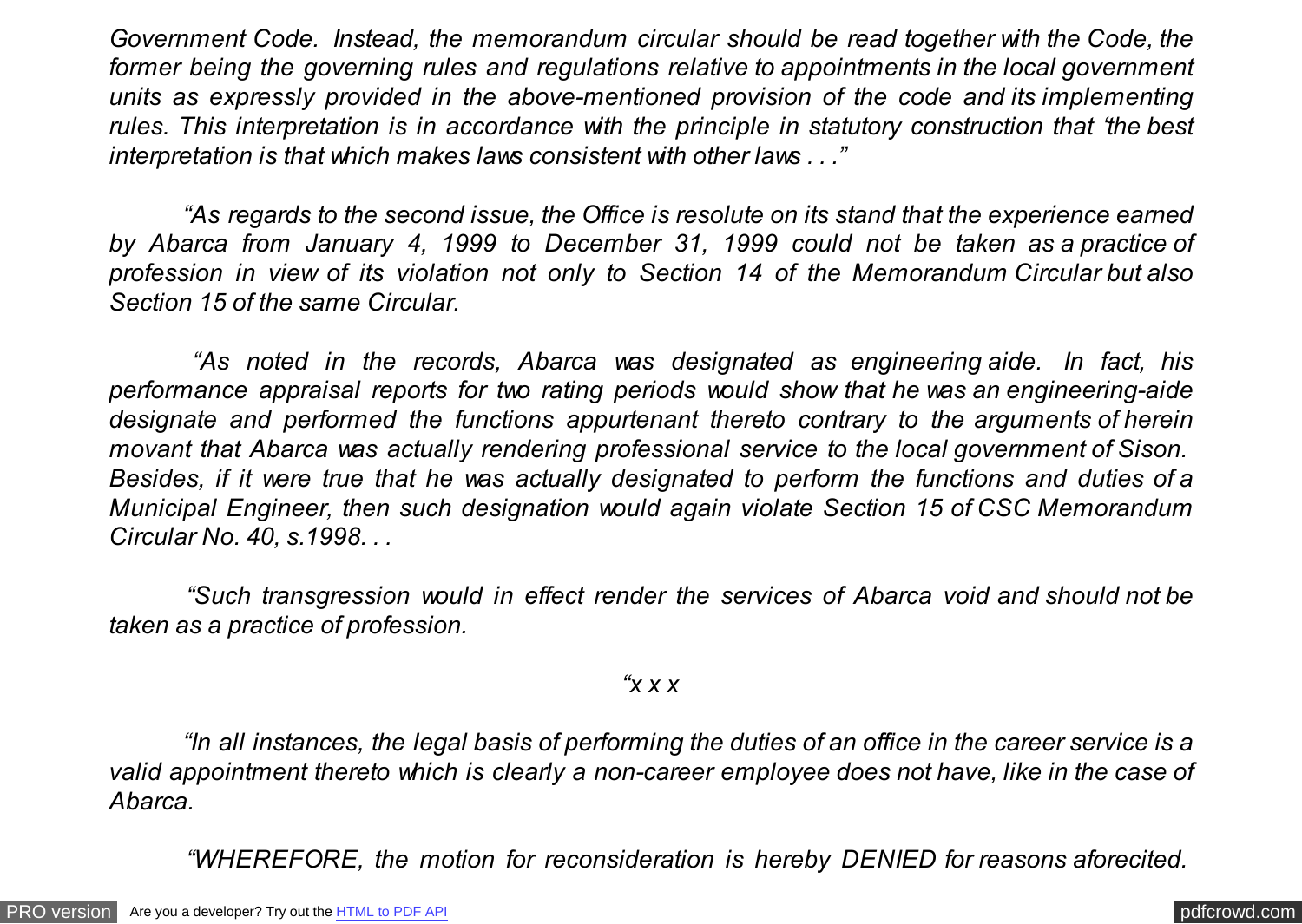*Accordingly, the assailed Order dated August 24, 2000 still stands."*

The appeal of then Mayor Calang reads, in part, as follows:

 *"At the outset we wish to reiterate in quoting Sec. 14, Rule XIII of the Memo Circular No. 40, s. 1998, provides: 'No person appointed to a position in non-career service shall perform the duties properly belonging to any position in the service.' The Honorable . . . Director anchored her disapproval and denial of the . . . appointment on the abovecited MC No. 40 . . .*

 *"However ... Article VII, Section 477 ... Local Government Code ... reads: 'No person shall be appointed unless . . . He (sic) must have (sic) acquired experience in the practice of his profession for at least . . . three years.' Hence, in case of conflict between the former and the latter . . . the latter must prevail . . .*

 *". . . his actual work as professional engineer is of the opposite circumstances under the aforecited rule, for, while in the record it appeared that he was an engineering aide but the truth of the matter is that he was actually occupying and performing the job of a Municipal Engineer-Designate it being vacant . . . in the record . . . the salary was charged to the engineering aide is due to no budget allocated for the Municipal Engineer in view of the insufficiency of funds, an unfair compensation over his profession with a great responsibility described in the position as a Municipal Engineer-Designate.*

 *"In support thereof, attached hereto is a Joint Affidavit of Two Disinterested Persons . . . showing that he worked as a professional engineer and not as an engineering aide. . .*

 *". . . although his record . . . has been reflected as non-career service . . . his real job is . . . a career service . . . not only in the government . . . but also before the . . . public sector he being a professional engineer.*

[PRO version](http://pdfcrowd.com/customize/) Are you a developer? Try out th[e HTML to PDF API](http://pdfcrowd.com/html-to-pdf-api/?ref=pdf) contract the CHTML of PDF API [pdfcrowd.com](http://pdfcrowd.com)  *"The appointment then on a permanent status extended to . . . Abarca is proof our*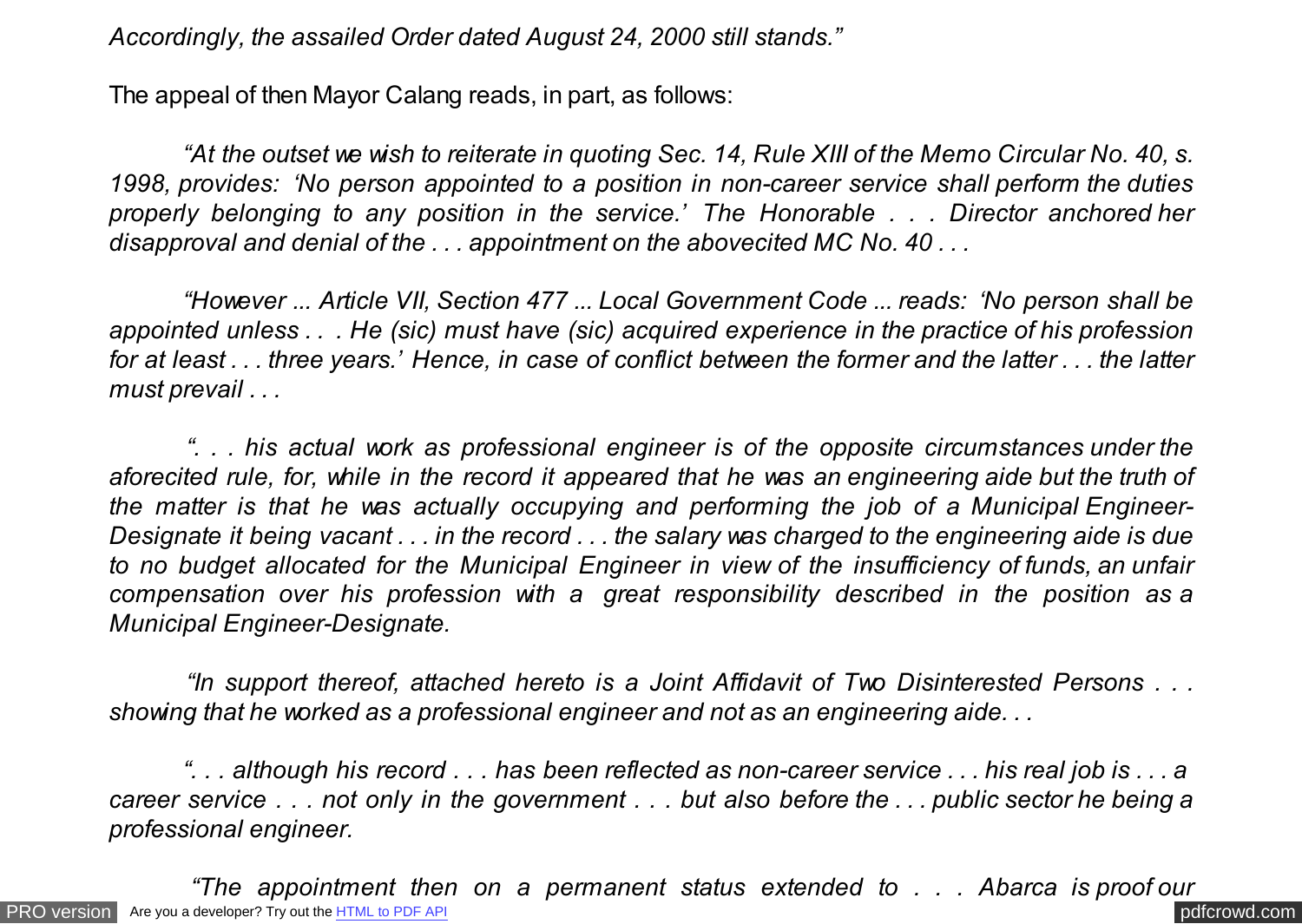<span id="page-5-0"></span>*acknowledgement . . . of his professional services . . . I pray of this Honorable Commission to accredit (sic) his actual services rendered . . . beginning January 4, 1999 to December 4, 1999 . . .*

 *"The appointment then on a permanent status extended to . . . Abarca is proof our*

 *"After all, he had already rendered his professional services with the best records since he started working . . . taking charge of the Engineering Division responsible for the maintenance of the Municipal Water System, garbage collection waste disposal, preparation of detailed plans of municipal projects and all other engineering services of the local government of Sison.*

 *"WHEREFORE, premises considered, it is most respectfully prayed of this Honorable Commission . . . to modify or reverse the Decision of the CSC-Regional Director . . . and . . . affirm the action of the HSCFO – Surigao del Norte approving the appointment of Michael C. Abarca on a permanent status as Municipal Engineer . . ."*

The CSCRO No. XIII commented on the appeal, as follows:

 *"By way of recall, appellant Mayor Joselito Calang filed a Motion for Reconsideration before the Civil Service Commission Caraga Regional Office based on the aforecited Decision revoking the approved appointment of Michael Abarca as Municipal Engineer. The issues raised in his Motion for Reconsideration were substantially the same issues now subject of this Appeal.*

" $X$   $X$   $X$ "

 *"We maintain our stand on this matter. The justifications of this Office were embodied in the Order dated January 8, 2001 . . .*

*"x x x*

 *"Appellant further contends that the experience earned by Abarca as engineering aide from January 4, 1999 to December 31, 1999 should have taken as a practice of professional service.*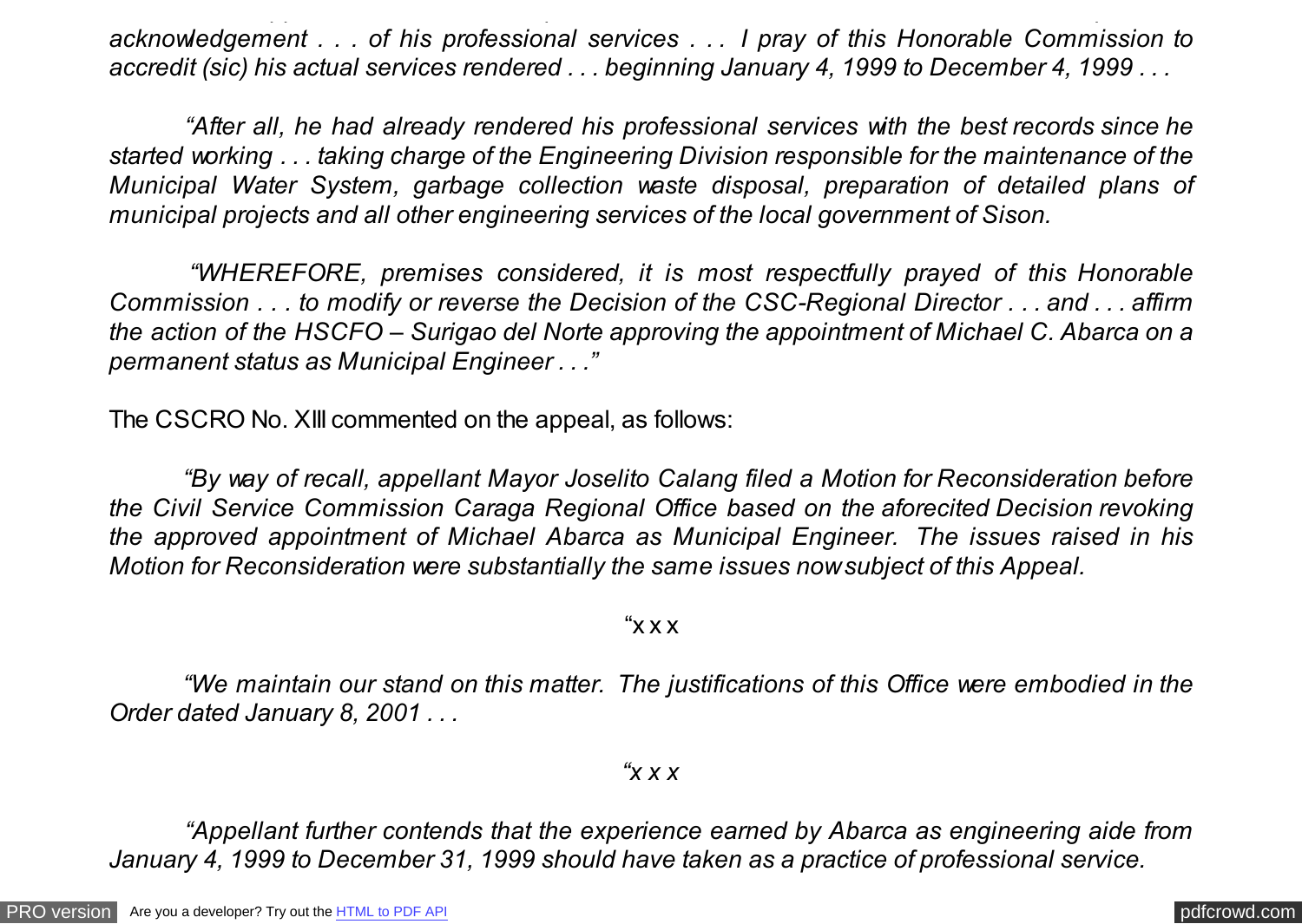*"Once more, we remain firm in our position on this aspect.*

#### *"x x x*

 *"By mere assertion of Appellant that Abarca was performing the functions of a Municipal Engineer while still holding a casual appointment is more than sufficient evidence to convince the Commission of a clear violation of the abovecited provision because a Municipal Engineer is a position properly belonging to the career service.*

#### *"x x x*

 *"So that, if we give credit to the experience earned by Abarca from January 4, 1999 to December 31, 1999, although a clear violation of Section (sic) 14 and 15 of said Circular, then the binding force and effect of the (sic) these contested provisions will all come to naught.*

 *"THUS, it is respectfully prayed that the Order of this Office dated August 24, 2000 revoking the appointment of Michael Abarca as Municipal Engineer and the subsequent Order dated January 8, 2001 denying the Motion for Reconsideration be AFFIRMED by this Honorable Commission."*

On March 14, 2000, Abarca was issued a permanent appointment as Municipal Engineer by then Mayor Calang of Sison, Surigao del Norte. It was approved by the CSC Agusan del Norte Field Office. However, the approval of said appointment was invalidated by the CSCRO No. XIII on the ground that the appointee lacks the required three (3) years experience for the position.

Hence, this appeal.

[PRO version](http://pdfcrowd.com/customize/) Are you a developer? Try out th[e HTML to PDF API](http://pdfcrowd.com/html-to-pdf-api/?ref=pdf) contract the CHTML of PDF API [pdfcrowd.com](http://pdfcrowd.com) A Municipal Engineer must be a citizen of the Philippines, a resident of the local government unit concerned, of good moral character, and a licenced civil engineer. He must have acquired experience in the practice of his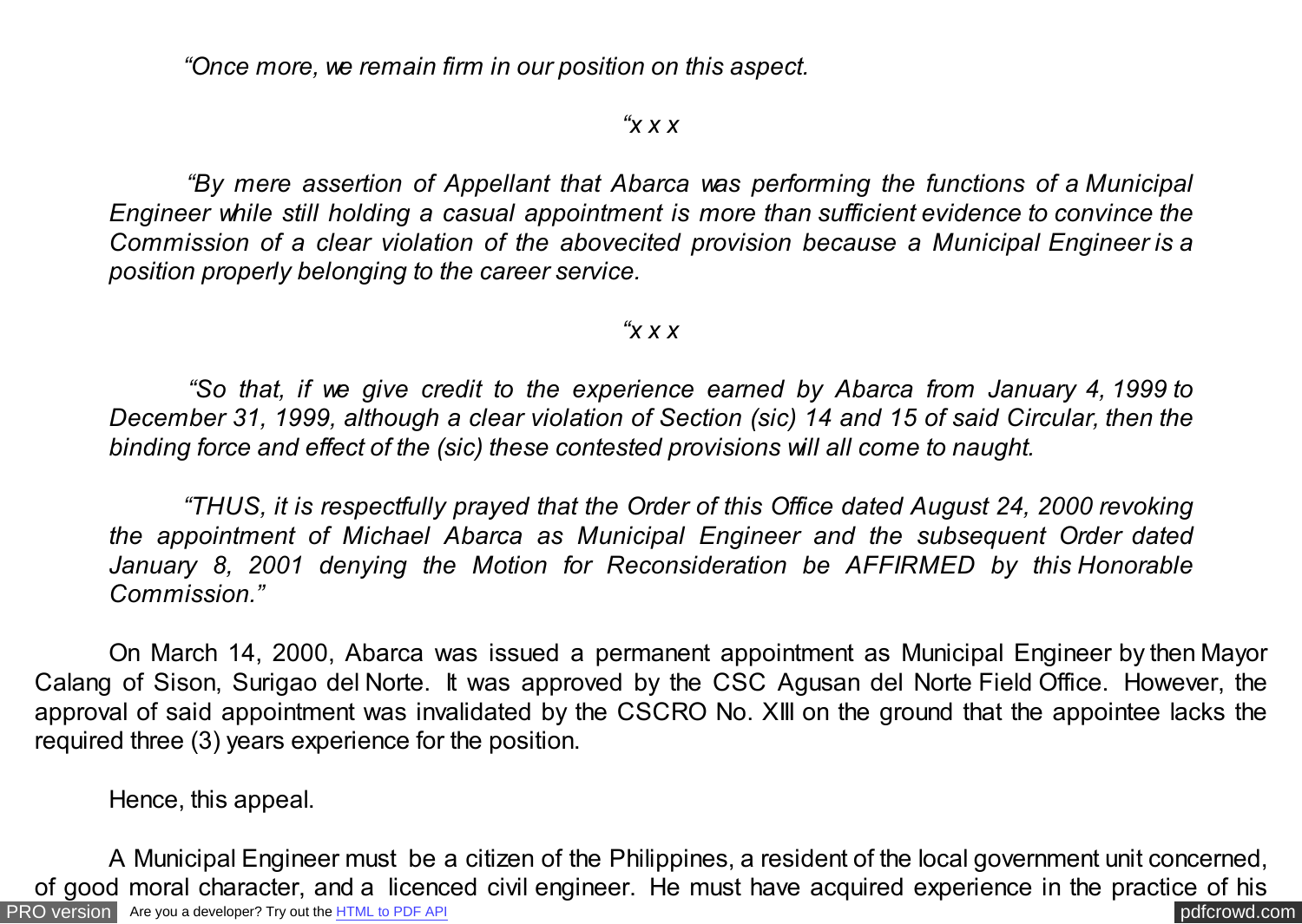profession for at least three (3) years.<sup>[1]</sup>

The qualifications of Abarca<sup>[\[2\]](#page-5-0)</sup> are, as follows:

- EDUCATION : Bachelor of Science in Civil Engineering
- EXPERIENCE : Project Engineer from December, 1996 to November, 1997 – Private Sector

 Project Engineer from December 1, 1997 to November 30, 1998 – Office of the District Engineer, 1<sup>st</sup> Engineering District, Department of Public Works and Highways – Surigao del Norte

of good moral character, and a licenced civil engineer. He must have acquired experience in the practice of his

 Engineering Aide (Casual), from January 4, 1999 to December 31, 1999 – Municipality of Sison

- TRAINING : Sufficient
- ELIGIBILITY : Licensed Civil Engineer

It must be mentioned that Abarca met the education, training and eligibility requirements except the experience requirement. Hence, the discussion in this resolution will center on the issue of whether the appointee met the experience requirement of the position for purposes of his permanent appointment as Municipal Engineer.

Relevant experience, as a requirement in the Qualification Standards Manual, refers to experience within the same level of position which will enable the candidate to successfully perform the duties and responsibilities of the position to be filled-up[.\[3\]](#page-5-0) However*, it may be pointed out that relevant service experience in a first level position*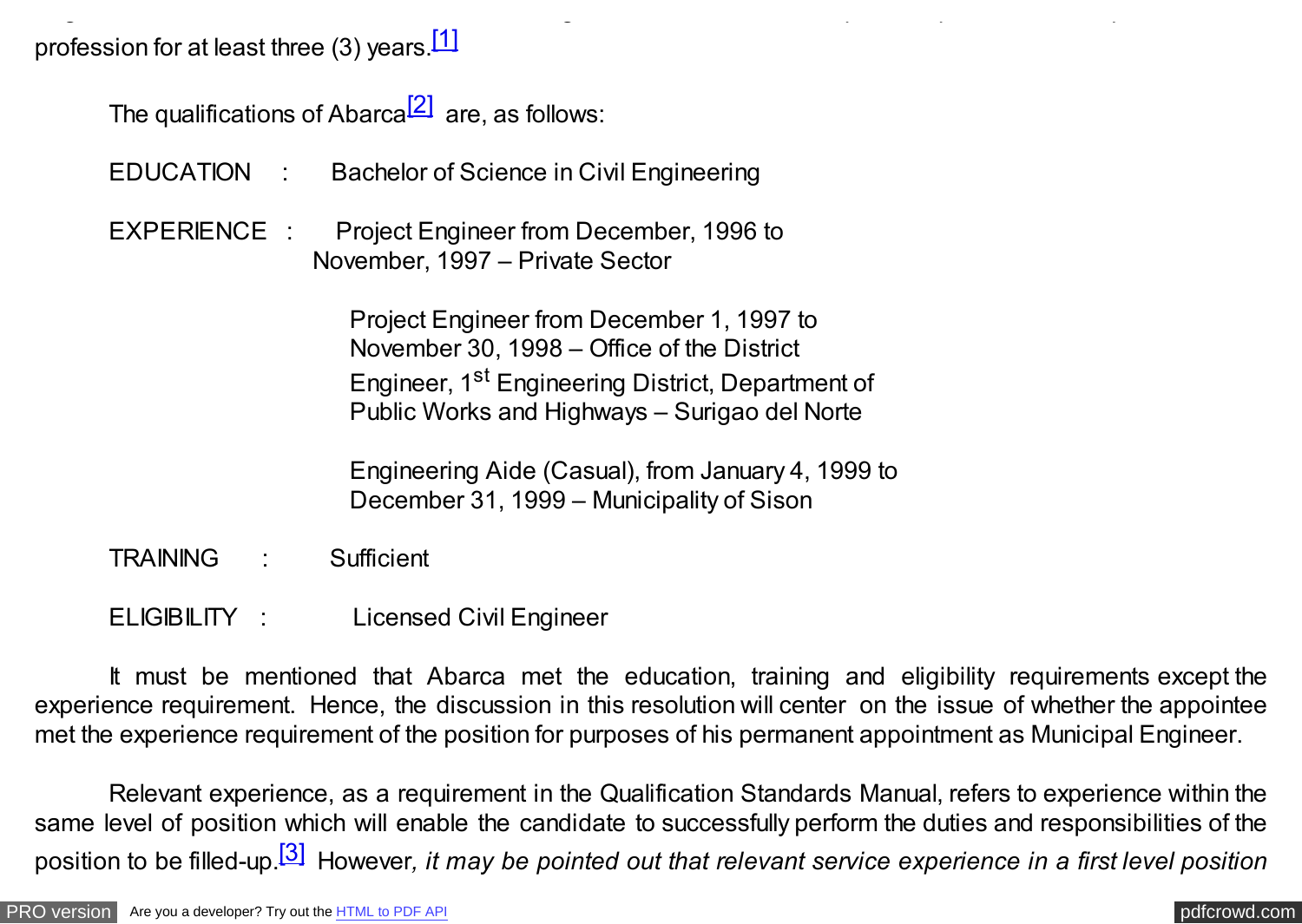# *or even in the private sector is considered in cases of promotion to second level item[.\[4\]](#page-5-0)*

Abarca has a total of two (2) years experience as Civil Engineer since he was employed in the private sector from December, 1996 to November, 1997 and at the DPWH from December, 1997 to November, 1998 as Resident Project Engineer. So, the issue left to be considered is whether the designation of Abarca (Municipal Engineering Aide under casual status) as Municipal Engineer from January 4, 1999 to December 31, 1999 may be considered to complete the required three (3) years experience.

Under the Framework for Implementation of Policies on Qualification Standards[\[5\]](#page-5-0) , *experience acquired on the basis of designation shall not be considered for purposes of meeting the required experience unless said designation is covered by an Office or Memorandum Order.*

Abarca may have been designated to perform the function of a Municipal Engineer. However, the designation of a non-career employee to a position exercising control or supervision over regular and career personnel is prohibited.<sup>[6]</sup> Thus, the designation of Abarca as Municipal Engineer cannot be considered in the counting of his relevant experience since the same was done in violation of Civil Service rules and regulations.

Pertinently, the Commission ruled in the case of **TANGLAO, Rogelio C[.\[7\]](#page-5-0)** in the following manner:

*"The contention of mayor Morales that Tanglao's experience in the Local Finance Committee (LFC) should be considered since the same is material in the approval of the latter's appointment deserves scant and consideration. Be it emphasized that the designation by Mayor Morales of Tanglao as a member of the LFC is in violation of Republic Act No. 7160. . . and the Local Budgeting Manual issued by the Department of Budget and Management . . . This being the case, the experience he supposedly gained as a member of said committee must be completely disregarded. The Commission will not countenance the action of a local chief executive in designating a favored employee to a certain committee – where his membership is not in accordance with law-in order to gain experience so that his future appointment will be approved by*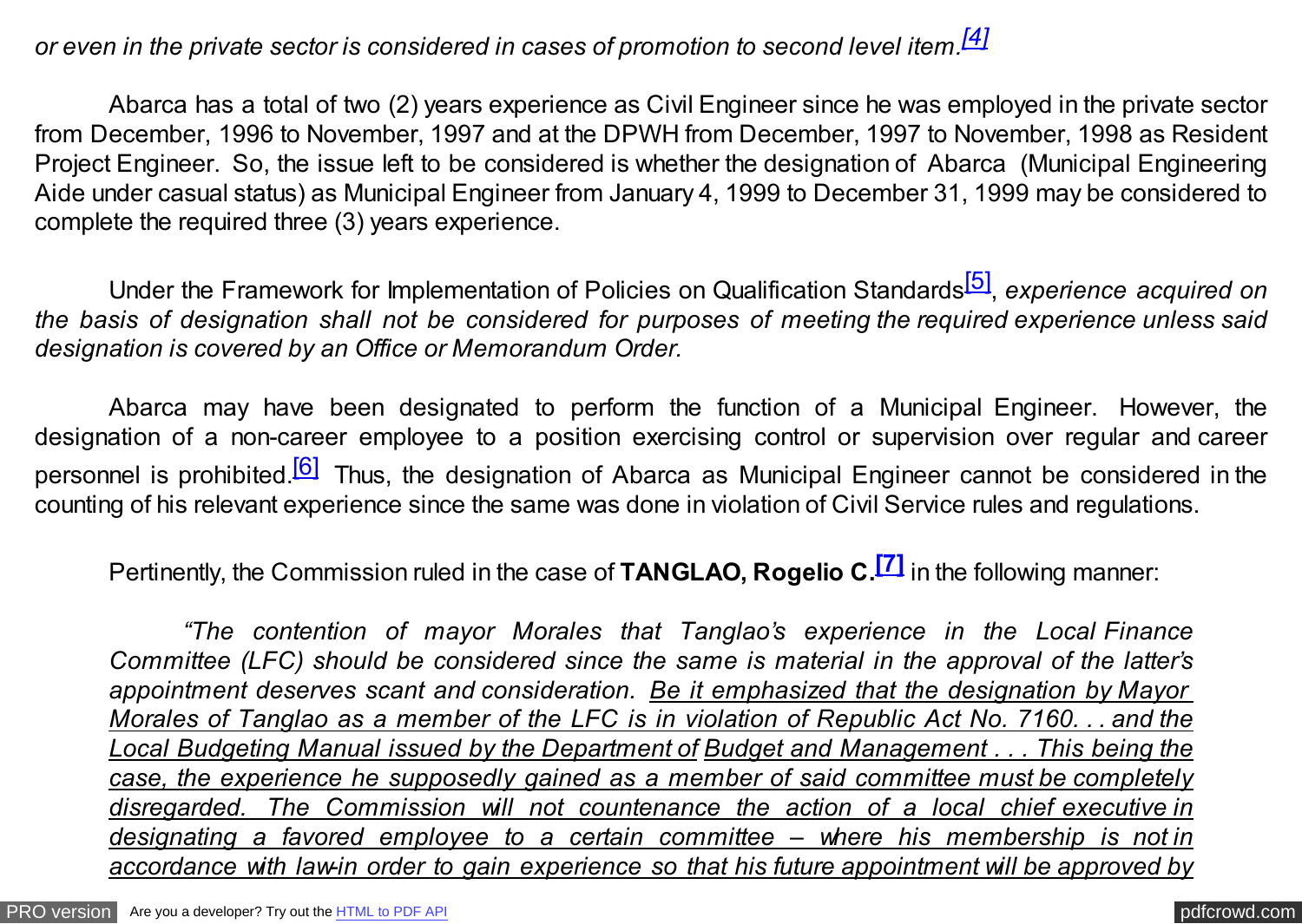## *the Commission. A person cannot be made to profit for violating the law."* (Underlining ours)

However, the Commission finds the experience gained by Abarca sufficient to enable him to successfully perform the duties and responsibilities of Municipal Engineer, especially since he continued to perform the same from the time of the disapproval of his appointment by the Civil Service Commission Regional Office No. XIII on August 24, 2000, or for a period of more than one (1) year. Hence, adding this period to his previous experience of two (2) years will more than satisfy the required experience. Therefore, his appointment may now be approved as permanent.

Pertinent to the discussion is the decision of the Commission in the case of **CORPIN, Agnes R[.\[8\]](#page-5-0)** which provides:

*"The designation of Corpin to the position of ARPO II is from October 21, 1999 until she was appointed thereto on July 17, 2000 or a total of eight (8) months. Since the relevant experience required for the said position is only one (1) year, then the appointee only lacks four (4) months.* 

*"The Commission finds the experience gained by Corpin sufficient to enable her to successfully perform the duties and responsibilities of ARPO II, especially since she continued to perform the same from the time of the disapproval of her appointment by CSC-NCR on August 31, 2000, until this time or for a period of almost one (1) year. Hence, adding this period to her previous experience of eight (8) months will more than satisfy the required experience. Therefore, her appointment may be approved as permanent."*

**WHEREFORE**, the appeal of then Mayor Joselito L. Calang of the Municipality of Sison, Surigao del Norte is hereby **GRANTED**. Accordingly, the Decision of the Civil Service Commission Regional Office No. XIII invalidating the permanent appointment of Michael C. Abarca as Municipal Engineer is reversed.

Quezon City, **OCT 30 2001**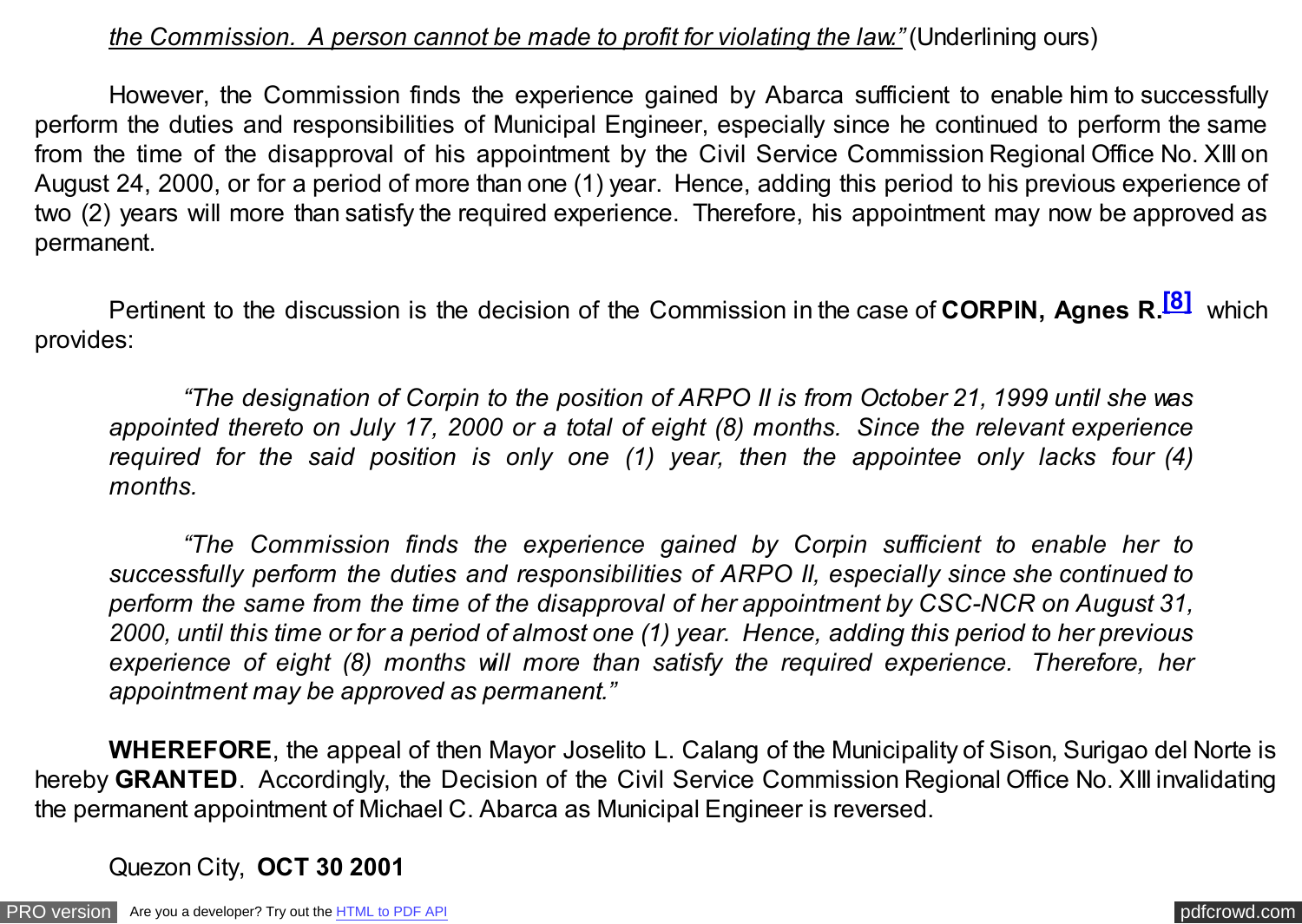### (Signed) **KARINA CONSTANTINO-DAVID** Chairman

 (Signed) **JOSE F. ERESTAIN, JR.** Commissioner

 (Signed) **J. WALDEMAR V. VALMORES** Commissioner

Attested by:

 (Signed) **ARIEL G. RONQUILLO** Director III

<sup>[\[2\]](#page-5-0)</sup> Personal Data Sheet dated January 19, 2000 of Abarca

[<sup>\[1\]</sup>](#page-5-0) Section 477 (a) , Article 7, Title V, Book III of the 1991 Local Government Code (Republic Act No. 7160)

[<sup>\[3\]</sup>](#page-5-0) EXPERIENCE REQUIREMENT, SPECIFIC POLICIES OF THE FRAMEWORK FOR IMPLEMENTATION OF POLICIES ON QUALIFICATION STANDARDS (Civil Service Commission Memorandum Circular No. 42, s. 1998)